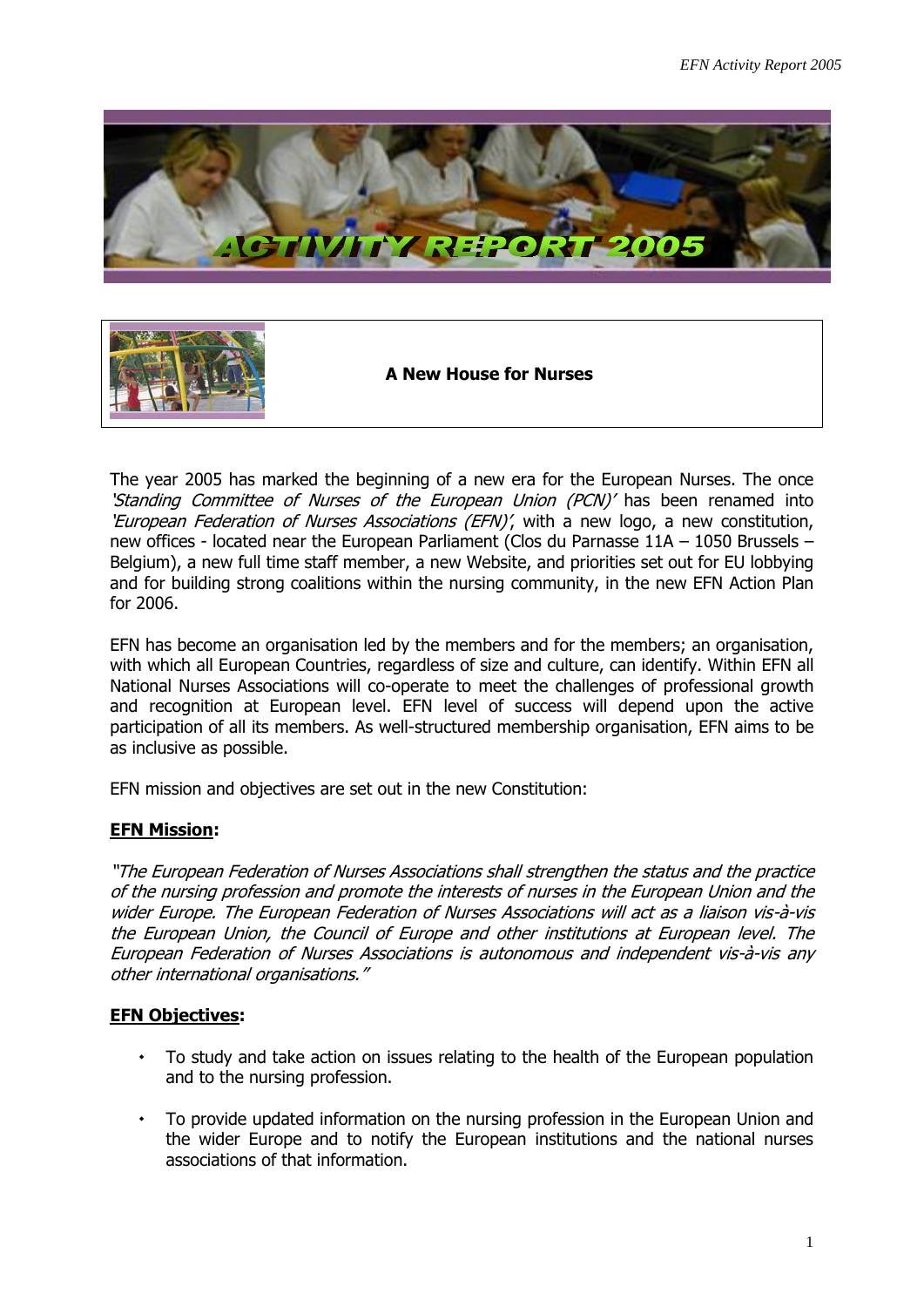- To present its opinions and recommendations on all matters within its competence to institutions in the European Union and the wider Europe, and to take any actions it deems appropriate to ensure that these are duly considered.
- To communicate and co-operate with other organisations and bodies representing health care professions in Europe.
- To ensure that nurses and nursing are central in the formulation of Social and Health Policy and its implementation in the European Union and in the wider Europe.
- To support and facilitate equal access to high-quality health services in the European Union and in the wider Europe.
- To lobby to ensure appropriate ratios of competent nurses according to population needs.
- To increase its representation in the European Union and in the wider Europe and to develop its role as a bridging organisation between national nurses associations and the decision makers in Europe.



 **EFN Internal Organisation**

## **1. Executive Committee**

During the Autumn General Assembly held in Athens, Greece, on 22-23 September 2005, EFN members elected a new Executive Committee which has been increased with two more members, following the enlargement of the European Union in May 2004 to ten new member states, and the post of Treasurer has been created to replace the Secretary one. Therefore, EFN has a new President – Ms Annette Kennedy (Irish Nurses Organisation), a Treasurer - Mr. Pierre Théraulaz (Association Suisse des Infirmières et Infirmiers), and two new members of the Executive Committee - Ms Beverly Malone (Royal College of Nursing) and Ms Grete Christensen (Danish Nurses Association) (ref. Executive Committee 13/1/2006). The Vice-President is Ms. Hilda Vorlíèková (Czech Nurses Association).

## **2. EFN Members**

Any NNA, which is a full member of the International Council of Nurses and from a European Union country, shall automatically be granted full membership of the European Federation of Nurses Associations when registering as a new member.

With the need to change EFN Constitution according to the Belgium law, EFN members decided that EFN Associate Members could apply for Full membership within the organisation, based on some criteria:

 An associate member NNA from an accession country shall automatically have its membership status upgraded to full membership of the European Federation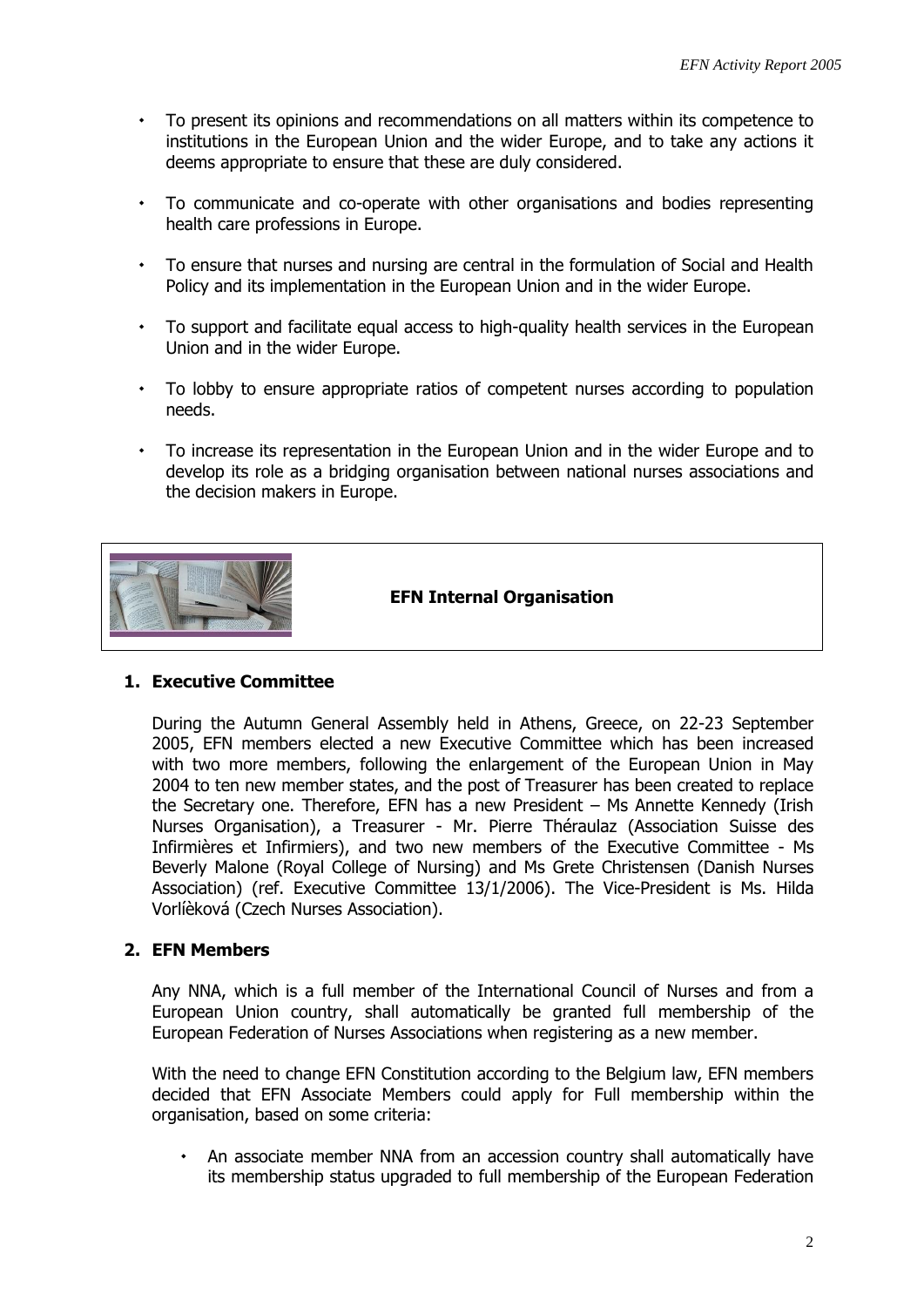of Nurses Associations from the date its country becomes a member of the European Union.

- Full membership status shall also be automatically granted to associate member NNAs, following a period of at least five years consecutive associate membership, based on notification in writing to the Executive Committee.
- Those associate member NNAs, which have met the mentioned five years period by the time the EFN's Constitution, as adopted by the General Assembly 28 - 29 October 2004, has been recognised by Belgian authorities, may register for a change of membership status without further delay.

Following this decision, Croatia, Norway, Iceland and Switzerland applied for full membership within EFN. Therefore, EFN members are now the national nurses' associations from the twenty-five EU Member States, including Croatia, Norway, Iceland and Switzerland.

## **3. EFN Associate Members**

Associate membership may be granted to NNAs from countries in membership of the Council of Europe provided that the NNA is a full member of the International Council of Nurses (ICN). It is also granted to up to three representatives of the European specialist and generic interest groups for nurses, elected by and from those groups, which have agreed to cooperate on representation at the European Federation of Nurses Associations.

Further to a meeting with the specialist groups on 6 June 2005, three representatives have been elected and mandated to EFN General Assemblies for one year. So, EFN Associate members are currently 3 mandated representatives of the European Nursing Specialist and Generic organisations:

- $\triangleright$  Representatives from the ESNA European Specialist Nursing Associations:
	- Effective representatives: EONS (Yvonne Wengström) and EfCCNA (Wouter De Graaf)
	- Deputy representatives: EORNA (Irini Antoniodou)
- Representatives from the ESNIG European Specialist Nursing Generic Group:
	- Effective representative: ACENDIO (Walter Sermeus)
	- Deputy representative: FINE (Anne Lekeux)

## **4. EFN Observers**

The Observer Status is granted to International organisations, European institutions and organisations and any category of persons that is deemed suitable, as determined by the General Assembly. Currently, three organisations are holding observer status within EFN General Assemblies: the International Council of Nurses (ICN), the World Health Organisation (WHO) and the European Nurses Student Group (ENSG). EFN has requested affiliated status to ICN in 2005.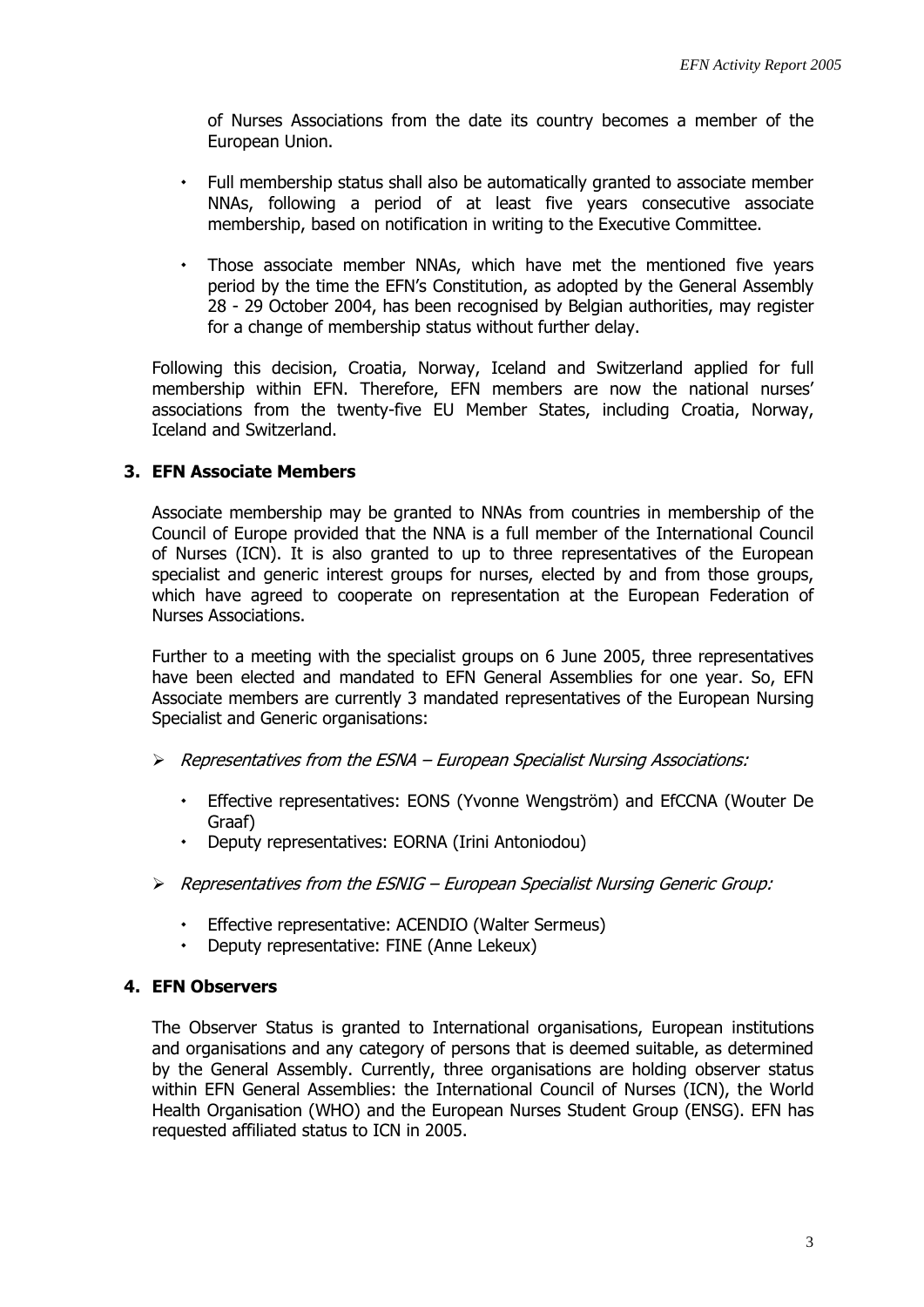### **Empowerment EFN Members**

EFN Secretary General participated in National and European events organised by EFN members.

- EFN SG explained to the Norwegian Delegation attending a seminar of the Norwegian Nurses Association, March 2005, in Brussels, EFN lobby work within the EU institutions, in specific "EU Health Policy – The Views of the Professions".
- EFN SG participated in the meeting held by the European Federation of Nursing Regulators (FEPI), April 2005. The aim of the conference was to discuss commonalities and exchange views on nursing regulation across Europe; to address challenges for the European regulation system such as standards and registrations, ethics and codes of conduct, education and training; to outline differences in regulation across Europe by presenting three case studies – UK, Spain, Croatia; to raise FEPI's positions with regard to the Mutual Recognition Directive and the Services Directive; and to introduce FEPI to the wider European nursing regulatory community.
- EFN SG participated in the Congress organised by the Swedish Association of Health Professionals, in Stockholm, Sweden, May 2005. Important was the way our Swedish colleges organised their conference, using technology and making sure an open dialog took place.
- $\cdot$  EFN SG spoke in the 5<sup>th</sup> congress of the Slovenian Nurses Association, May 2005, in Ljubljana, on the topic "Care for Patients, the Position of Nursing in the European Union Today". EFN SG met the Slovenian key policy makers in nursing.
- EFN SG and Branca Rimac (Croatia) participated in the EEN Training Programme. The training focussed on strategies for advocacy and policy change in relation to environment and health across Europe. EFN Secretary General gave a presentation on EU Policy Priorities on Environment & Health from a health professional perspective. In 2006, the Croation Nurses Association will organise a capacity building conference bringing health and environmental stakeholders together.
- EFN SG spoke at the FNIB International conference «FIERE D'ETRE INFIRMIERE », « Autonomie et Responsabilité professionnelles: deux réalités quotidiennes », in which a European dimension on the implementation of the Bologna process was explained.
- EFN SG spoke in the International conference organised by the Romanian Nurses Association on the issue "Preparing the Nursing Community for Europe". EFN SG had the possibility to meet different stakeholders within the Nursing Community and met the board members of the Romanian Nurses Association to discuss accession to the European Union by 2007.
- $\cdot$  EFN SG spoke in the 3<sup>rd</sup> International Nursing Congress organised in collaboration with the Turkish Nurses Association on the issue "Politics of Nurse Education and Employment in the European Union Countries", Izmir. EFN SG was part of a panel, moderated by the President of the NNA, Saadet Ulker, the General Director of Health Education – SINAN YOL and the board member of The National Higher education Board. Based on the WHO EU region data, Turkey has the lowest number of nurses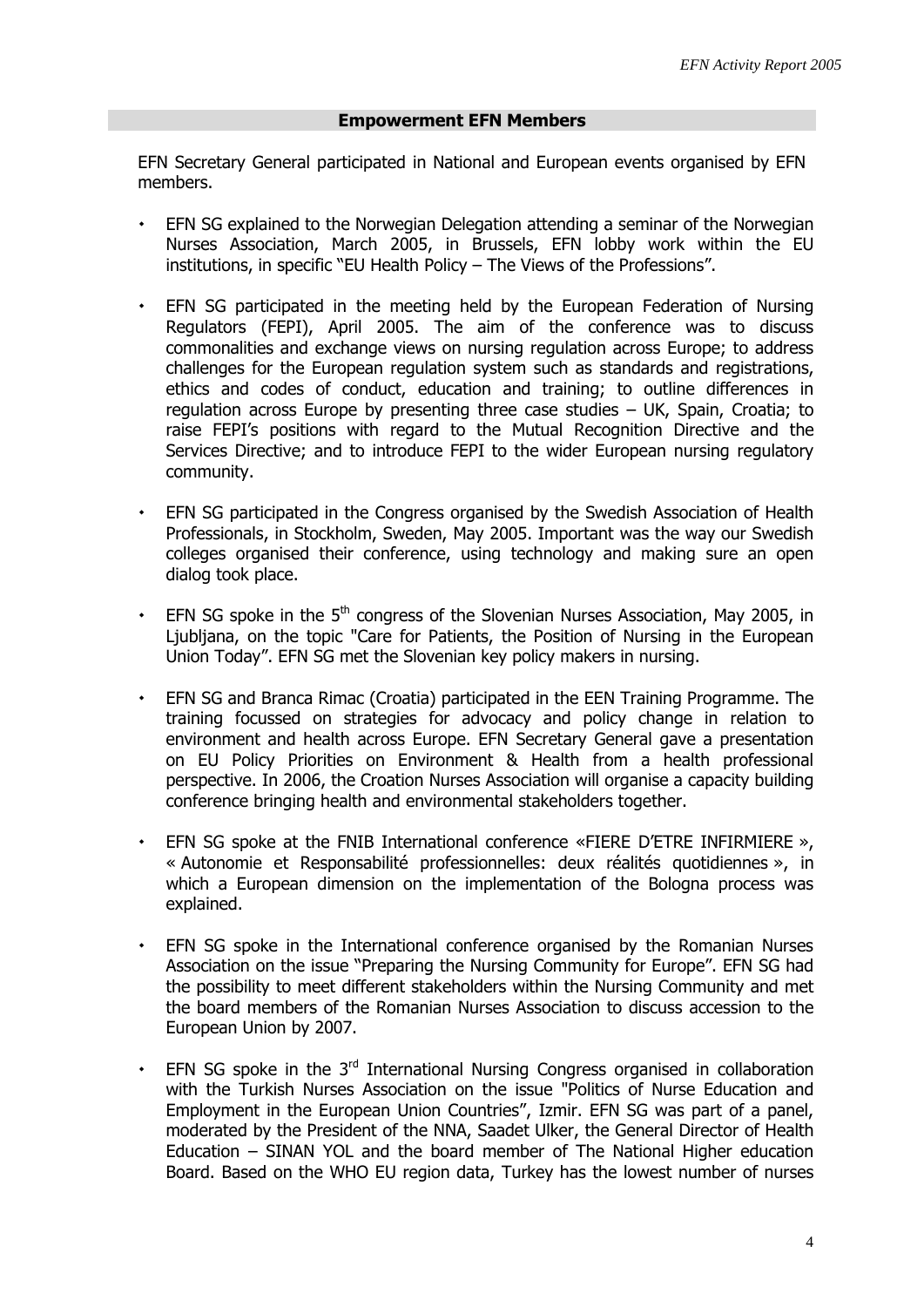compared to all WHO Members. In total Turkey has around 101.000 working nurses with a high unemployment rate.

 EFN SG spoke at the ENSG Annual General meeting, London, on the issue "The Position of Nursing in the European Union Today'. EFN SG had the opportunity to inspire the students on a closer collaboration with the NNAs and EFN and invited them to take active part in the General Assemblies of EFN.



The new EFN strategies were and will be built on previous achievements and aspirations. In 2005, the following actions were taken to meet the above-mentioned objectives:

## **Position Statements**

In 2005, EFN members endorsed two important position statements for nurses and nursing in the EU and European Union:

- EFN Position Statement on 'Pension Systems in the European Union', which incorporates EPSU resolution on Pension.
- EFN Position Statement on 'EU Challenges for Long-Term Care', which was submitted as input to the DG Employment, Social Affairs and Equal Opportunities consultation process on the Commission Green Paper "Faced with Demographic Change, a new Solidarity between the Generations" COM (2005) 94.

## **EFN Working Group Bologna**

EFN working group on Bologna, led by Thierry Lothaire (FNIB), met to set out an action plan 2005 in which a questionnaire on Continuous Professional Development was developed. Furthermore, the ACTN Competencies list was amended and a vision for European Accreditation was developed and presented to the Executive Committee.

## **EFN Input to the European Institutions**

The European Federation of Nurses Associations gave its input to several documents launched by the European Institutions.

## **1. European Commission:**

 **Sharps Injuries** – On the occasion of the International Nurses Day, EFN wrote a letter to Mr. Vladimir Spidla, Commissioner for Employment, Social Affairs and Equal Opportunities, calling for better protection against medical sharps injuries and to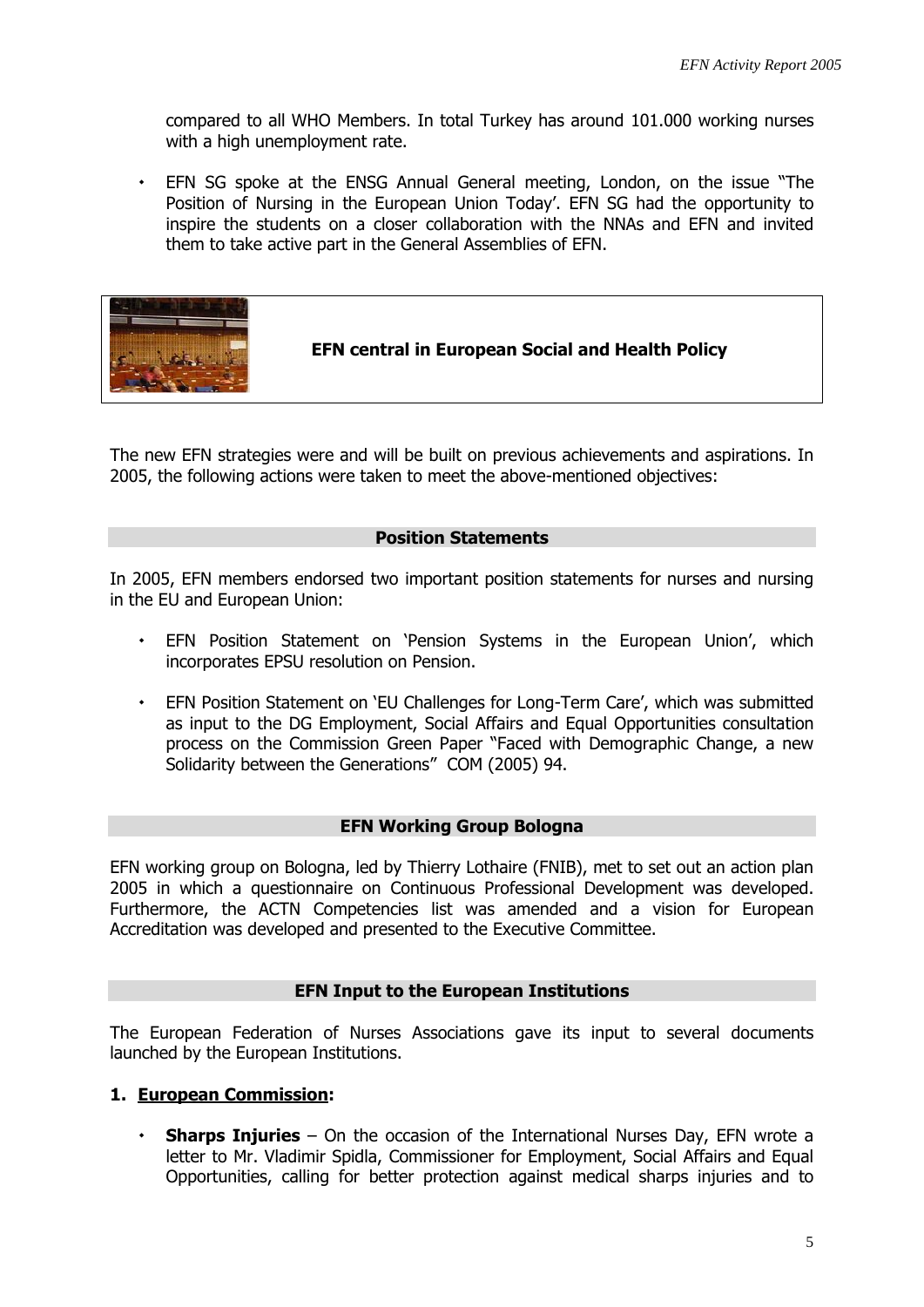request his personal support and commitment to ensure that the European Commission rapidly implements an amendment to Directive 2000/54, to include specific provisions to ensure that healthcare workers are protected from needlestick injuries. Further activities will be undertaken together with Eucomed to keep medical devices and sharp injuries on the political agenda.

- **Daft Community Strategic Guidelines entitled "Cohesion Policy in Support of Growth and Jobs: Community Strategic Guidelines, 2007-2013" -** EFN welcomed with great interest this Commission proposal and believe that these draft guidelines, to be adopted by the Council, will be instrumental in encouraging Member States and regions to use the Structural Funds to invest in Health. They will also contribute to raising awareness on the health gap and on the need to invest in health prevention and promotion.
- DG Sanco **Scoping Paper guidelines on Impact Assessment**, presented against the background of British and American protracted experiences on Impact Assessment, called on stakeholders to provide input from the very early stages of the legislative process. There are ideas to create a central regulatory body to monitor Impact Assessment at European level. Following-up of this issue during the Finnish Presidency is most convenient since Helsinki has put impact assessment high on the agenda.
- **European Health Policy Forum – DG Sanco -** The European Health Policy Forum Working Group on Health, Services of General Interest and Services, of which EFN is a member, produced a document entitled 'Recommendations on Health Services and the Internal Market'. EFN believe that Health should be taken out of the Bolkenstein Directive. EFN was part of the call for tender to organise the Open Forum, held on 7- 8 November 2005, in which EFN President gave a speech on 'Quality of Care, Patient Safety and Accreditation'. EFN, together with the European Older People's Platform (AGE) and the European Health Management Association (EHMA), organised the session on 'Health Services', which was in line with EFN position towards the 'Bolkenstein Directive. This strong lobby and alliance building led to the vote of 'Health out' in the Services Directive in many committees of the European Parliament. The Plenary vote on the Bolkenstein Directive will take place beginning 2006.
- **High Level Reflection Process - DG Sanco and EU Member States** EFN has been an active stakeholder in 2 working groups: Patient Safety and Mobility of Nurses and Doctors.

Concerning the "Patient safety – Making it happen!" conference during the EU Summit in Luxembourg, EFN took the lead in the editorial committee in the process of drafting the Luxembourg Declaration on Patient Safety, which was taken forward by the UK Presidency. In addition to that, a White Paper on Patient Safety was developed within a group of stakeholders. EFN gave input to this White Paper and emphasised the importance of mobility of nurses in relation to patient safety. EFN stressed the importance of not reinventing the wheel again and again, and thus of using the European Health Policy Forum as the key platform for further discussion. The same strategy was followed within the DG Sanco High Level Reflection Process on Patient safety, representing the EU Member States and 2 stakeholders, namely EFN and the Standing Committee of European Doctors (CPME). The UK Presidency presented its outcomes in the EU Summit on Patient Safety. The nurses' input to this summit was given by Beverly Malone (RCN).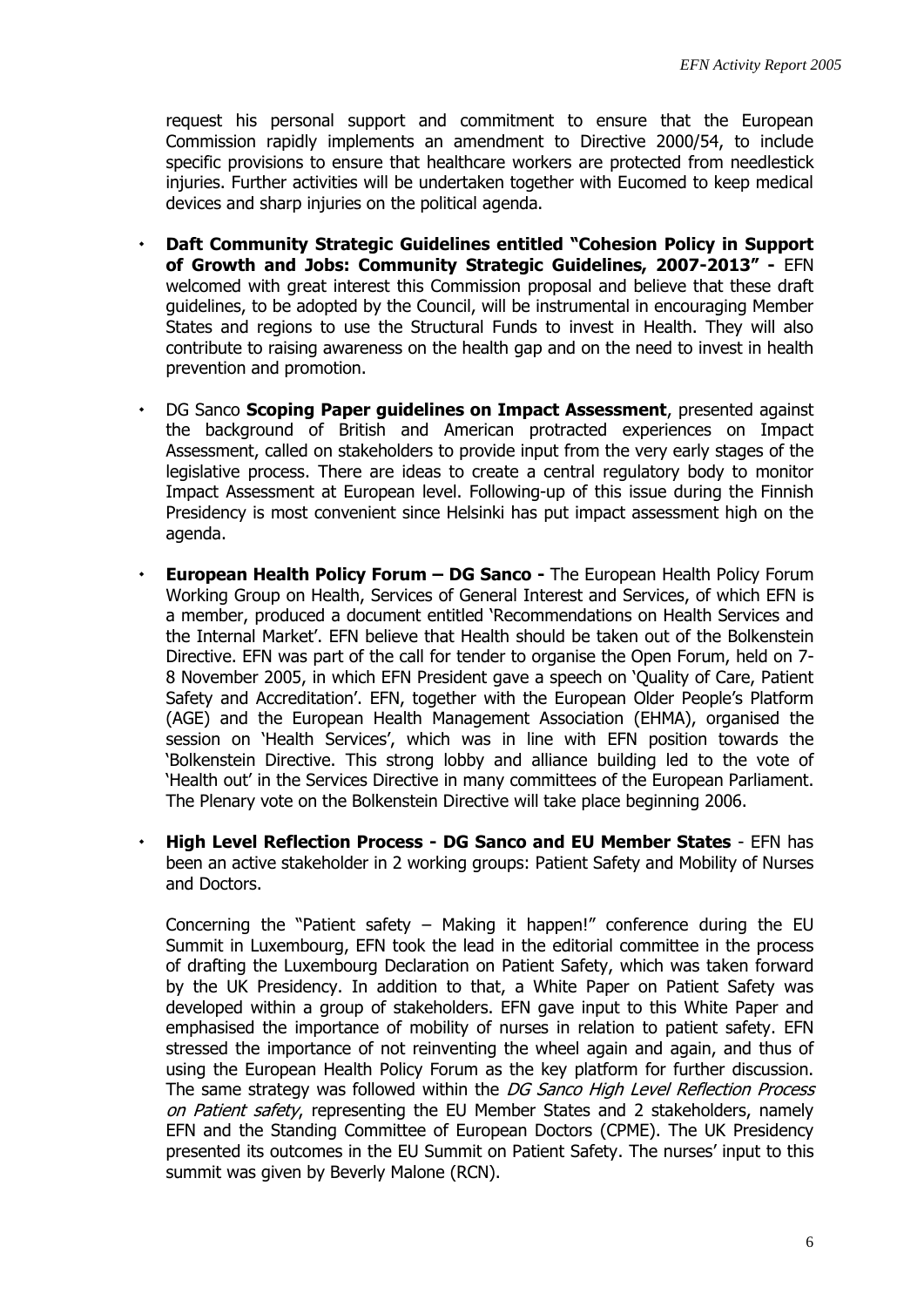EFN General Secretary participated in the High Level Group – working group 'Mobility', together with the Standing Committee of European Doctors (CPME), the European Federation of Nurses Associations (EFN), the European Hospital and Healthcare Federation (HOPE) as well as the European Health Management Association (EHMA). The Group is looking primarily at the potential impact of migration of nurses and doctors around the European Union. Three themes were discussed: evidence of migration amongst the health professions, recruitment practices, and quality aspects with regard to the continuing professional development.

The working group undertook a limited project to explore the impact of mobility of doctors and nurses across 6 Member States. This report identified that robust data related to migration is limited. The Group identified various sources of data and information such as the Committee of Senior Officials on Public Health, EUROSTAT, projects carried out by non-governmental organisations and a project by UK on "health care professionals crossing borders". The group has shared EFN guidelines on recruitment and retention. The group exchanged information on arrangements and requirements for continuing professional development. It has discussed a survey undertaken by CPME on CPD for the medical profession. Introductory work has been undertaken for a similar survey on CPD for nurses that will be carried out by EFN at the beginning of 2006. EFN members received the questionnaire and results will be presented in the first 2006 meeting.

The Health care professionals crossing borders project set initial standards for the exchange of information between competent authorities. An agreement was reached at the consensus Conference in Edinburgh, Scotland in November 2005.

## **Activities for 2006**

#### Health professionals mobility

It is recommended that future activities explore strategies to enable collection of data that demonstrates actual migratory patterns and explores underpinning reasons for doctor and nurse migration. This could link to recruitment and retention strategies where external migration has a potential for a negative impact on health systems.

#### Recruitment

The working group is to explore best practice strategies and the use of ethical recruitment codes within the EU and in the global context.

#### Continued professional development

The working group will reflect further on surveys of doctors and nurses and discuss the need for a minimal European standard would be needed for continued professional development, especially on the aspects of CPD quality improvement but also quality assessment and quality control.

#### Healthcare Professionals crossing borders

The project needs to extend and implement the Agreement in the context of Directive 2005/36/EC to increase professional mobility across national borders and to safeguard patient safety across Europe. The implementation phase of the project will need to coordinate with the High Level Group and with the new DG Internal Market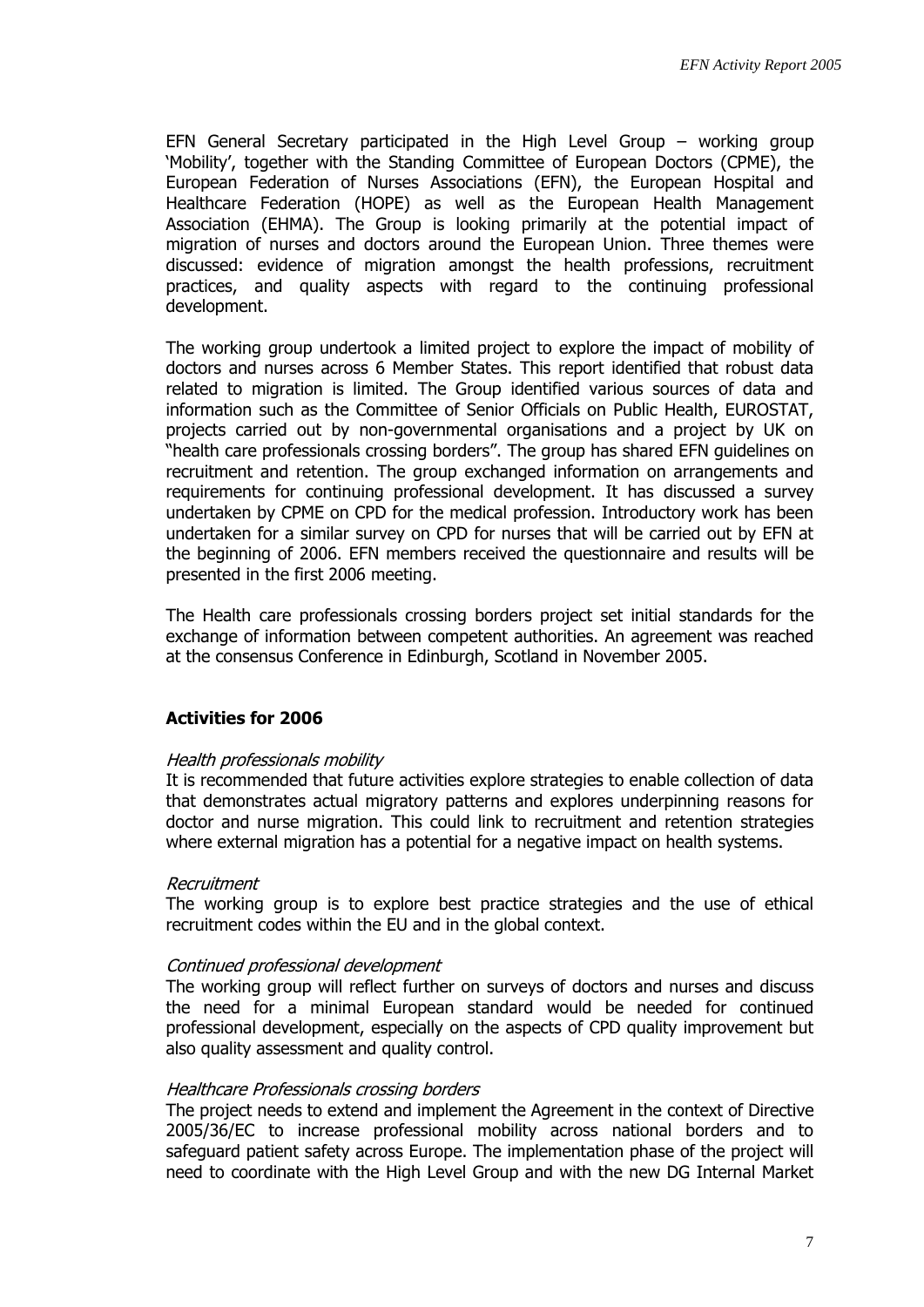Committee for the implementation of Dir 2005/36/ $EC<sup>1</sup>$ , in the context of future resourcing after UK EU Presidency.

# **2. European Parliament:**

## **Directive on Mutual Recognition of Professional Qualifications**

The Committee on Internal Market and Consumer Protection of the European Parliament (IMCO) was lobbied on the basis of the joint amendments drawn up by the health professionals under the Sectoral Directive. Most important was the Polish amendment of Małgorzata Handzlik to lower down the criteria in the Directive. The amendments were redrawn before the vote in plenary session. The major outcome of this lobbying activity was the establishment of a consultation mechanism. As a result, the sentence "the Regulatory Committee shall be assisted by experts from the various professional groups who represent specialist areas" is no longer mentioned in the annexes of the Directive but in the Directive itself, which gives more legal basis for EFN to update the Nursing Directive in the future. The Directive is published and EU Member States have 2 year to implement this Directive.

# **3. Council of Europe:**

 $\overline{a}$ 

- **Draft report 'Assistance to patients at the end of life', of the Parliamentary Assembly of the Council of Europe**, from rapporteur Mr. Dick Marty - EFN was very pleased with the reviewed report of Dr Marty and agrees with the principle of protecting the dignity and the rights of all human beings. The Parliamentary session voted against the Marty Report.
- **Contribution to the work of the INGO Health Grouping** Joint document from the European Federation of Nurses Associations (EFN), the International Council of Nurses (ICN) and the European Region of the International Catholic Committee of Nurses and Medico Social assistants (CICIAMS), who urged the Health Grouping to broaden the agenda and to link social and health care aspects. Reviewing the activities of the INGO Health Grouping in 2005, it was seen that EFN, ICN and CICIAMS could offer a broad expertise to intensify and deepen the work of the Grouping, especially in the fields of public health, health education, workforce planning, and promoting respect for human dignity and access to fundamental rights.
- **Transborder Mobility of Health Professionals and its implications for functioning of Health Care Systems** – EFN sent its input to Council of Europe on the recommendations of the Committee of Ministers to Member States on the Transborder Mobility of Health Professionals. In general EFN members were satisfied with these recommendations.

## **EFN Input to the World Health Organisation**

 **Contribution of Nurses to the Health of the People of WHO European Region** - Joint document from the European Federation of Nurses Associations (EFN), the International Council of Nurses (ICN) highlighting present and potential contribution of nurses to selected health objectives of the WHO European Region -

<sup>&</sup>lt;sup>1</sup> Directive of 7 September 2005 on recognition of professional qualification. OJEC of 29/09 L 255 . 22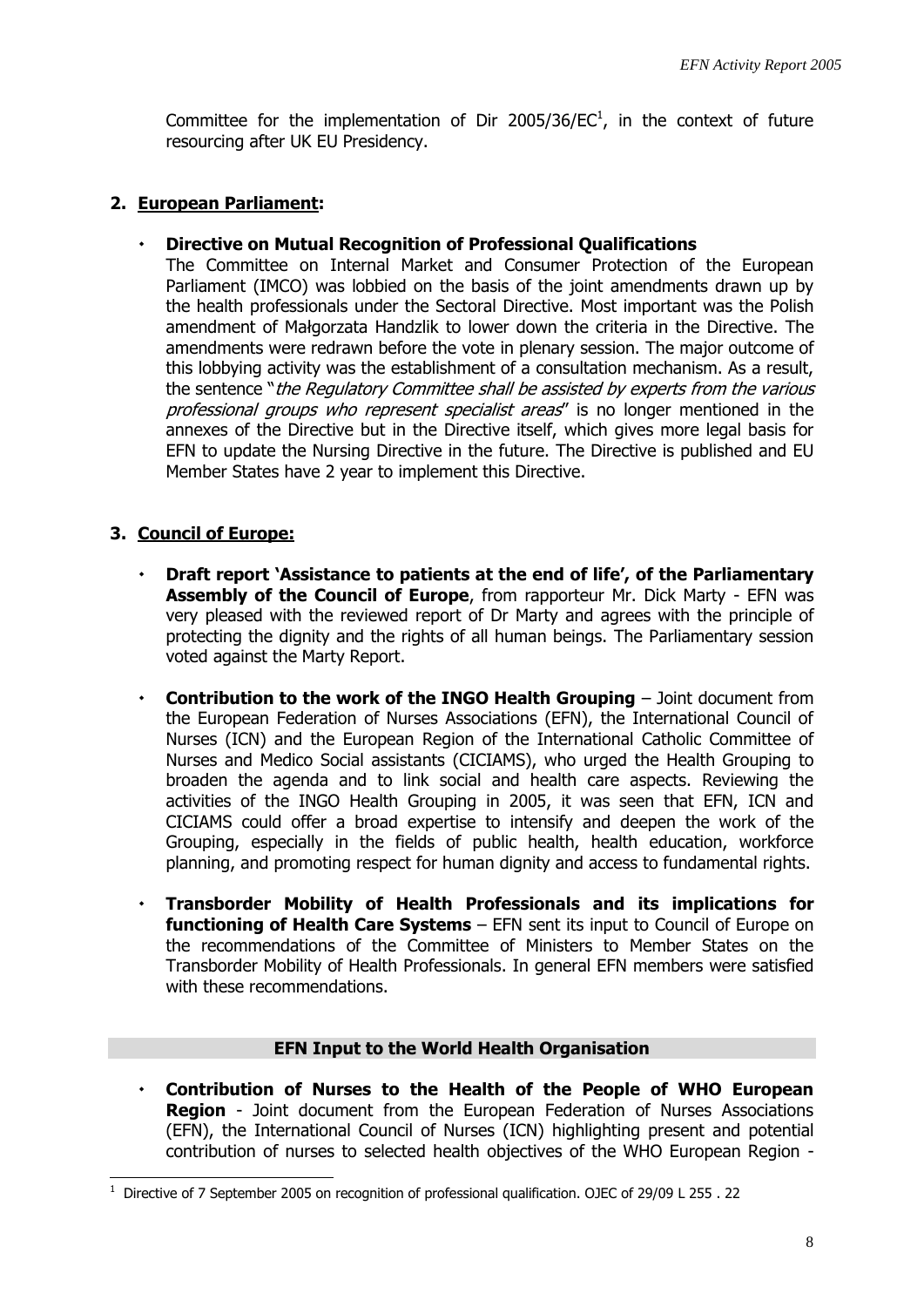Health System Reform, Comparable Data European Region, HIV/Aids, and Patient Safety.

- The 9th Annual Meeting of the **European Forum of National Nursing and Midwifery Associations** and WHO took place in Copenhagen. Important issues such as the evaluation of the Munich Declaration and a resolution on Child and Adolescents Health with focus on Obesity were discussed. EFN and the Forum will explore in the future ways on how they can both strengthen their capacity and policy outcomes. The next Forum will be held in St. Petersburg, in 2006, with as main topic HIV/AIDS.
- Liz Wagner (WHO-Forum for Nurses and Midwifery), Gabriella Bocec (ICN) and Paul De Raeve (EFN) took part in the **WHO Regional Committee meeting** in Bucharest. 52 Member States adopted several resolutions and items such as patient safety, skill mix, research, education and human resources, nursing shortages, brain drain, were emphasised during Member States discussion based on WHO Regional Office next phase for Europe's strategy to strengthen European health systems as a continuation of the WHO Regional Office for Europe's Country Strategy "Matching Services to new needs" (EUR/RC55/R8). The WHO-Forum for Nursing and Midwifery Position Statement, the ICN intervention and the ICN, EFN and CICIAMS Joined Statement has been mentioned during the meeting, especially in the item where health system reform was discussed.
- EFN was invited as observer to the **9th meeting of the network of government chief nurses in the European Region.** Participants discussed the evaluation of the implementation of the Munich Declaration; the reports on the basic nursing and midwifery education programmes in Europe, and the family health nurse multinational study; the possibilities of encouraging the adoption of basic education standards throughout the European Region; and the role of nurses and midwives in Health Systems.

## **European Projects**

## **1. Public Health Project**

In January 2005, EFN Executive Committee decided not to participate in the new Public Health Project 'PHETICE', which was a follow up of the EFN EU project 'Development of the professional training programme for nurses in Public Health within the European Union (Phase 2)'. Following this decision, the members of the project met recently in the EFN Brussels Office to finalise the project. The country representatives participating in the project had the opportunity to give an overview on the situation of the project in their countries and drafted new guidelines.

## **2. Mobility of Nurses and Doctors – 'Profmobility'**

On the request of EHMA (Hospital Management Association), EFN joined the EU project on Professionals Mobility as a member of the advisory committee. Five paid working days have been allocated to EFN. This project will for the first time provide a detailed picture of the trends in flows of health professional in Europe, within the broader policy context of labour market dynamics and human resource planning management, both at member state level and internationally.